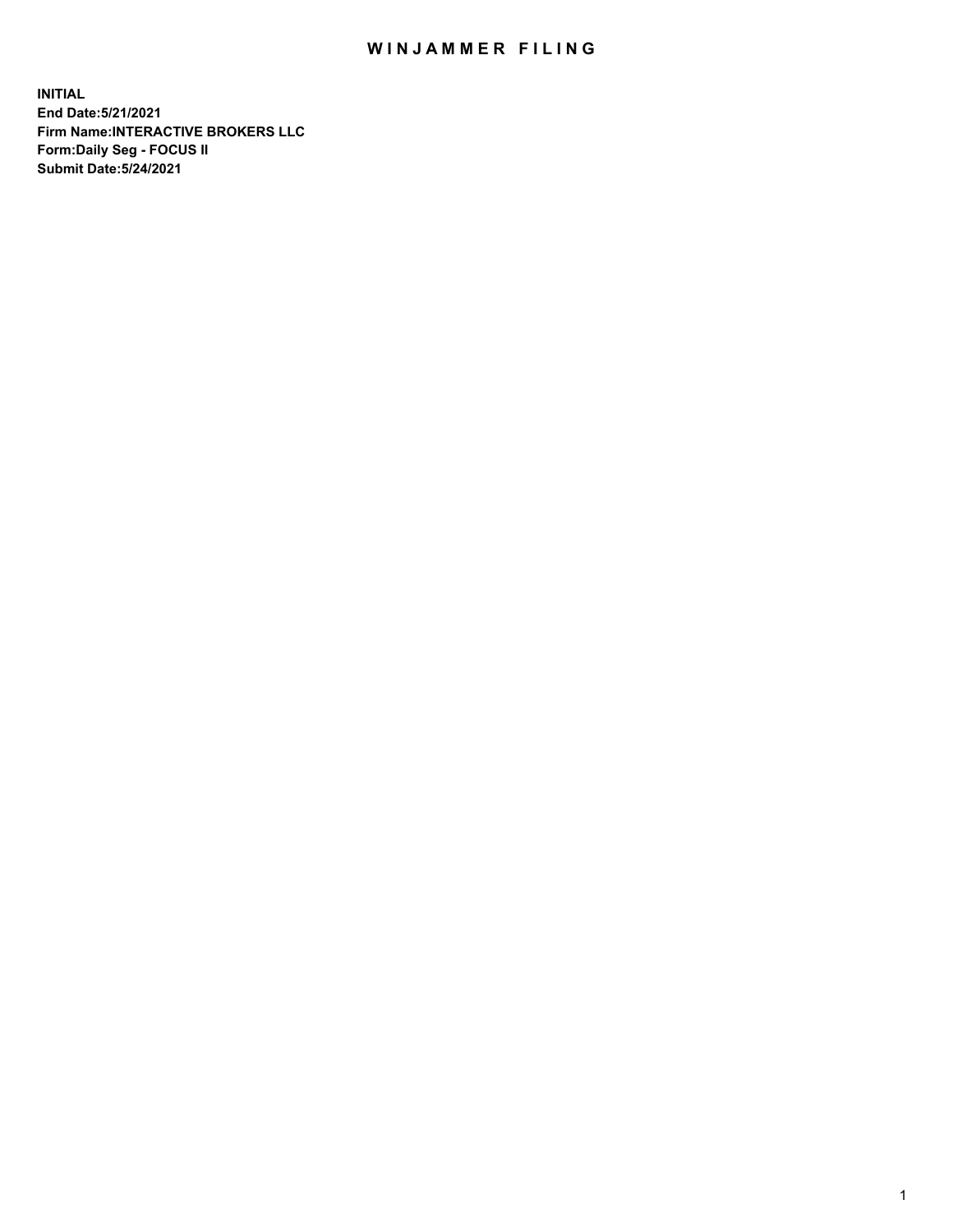**INITIAL End Date:5/21/2021 Firm Name:INTERACTIVE BROKERS LLC Form:Daily Seg - FOCUS II Submit Date:5/24/2021 Daily Segregation - Cover Page**

| Name of Company                                                                                                                                                                                                                                                                                                                | <b>INTERACTIVE BROKERS LLC</b>                                                   |
|--------------------------------------------------------------------------------------------------------------------------------------------------------------------------------------------------------------------------------------------------------------------------------------------------------------------------------|----------------------------------------------------------------------------------|
| <b>Contact Name</b>                                                                                                                                                                                                                                                                                                            | James Menicucci                                                                  |
| <b>Contact Phone Number</b>                                                                                                                                                                                                                                                                                                    | 203-618-8085                                                                     |
| <b>Contact Email Address</b>                                                                                                                                                                                                                                                                                                   | jmenicucci@interactivebrokers.c<br>om                                            |
| FCM's Customer Segregated Funds Residual Interest Target (choose one):<br>a. Minimum dollar amount: ; or<br>b. Minimum percentage of customer segregated funds required:% ; or<br>c. Dollar amount range between: and; or<br>d. Percentage range of customer segregated funds required between:% and%.                         | <u>0</u><br>$\overline{\mathbf{0}}$<br>155,000,000 245,000,000<br>0 <sub>0</sub> |
| FCM's Customer Secured Amount Funds Residual Interest Target (choose one):<br>a. Minimum dollar amount: ; or<br>b. Minimum percentage of customer secured funds required:% ; or<br>c. Dollar amount range between: and; or<br>d. Percentage range of customer secured funds required between:% and%.                           | <u>0</u><br>$\overline{\mathbf{0}}$<br>80,000,000 120,000,000<br>0 <sub>0</sub>  |
| FCM's Cleared Swaps Customer Collateral Residual Interest Target (choose one):<br>a. Minimum dollar amount: ; or<br>b. Minimum percentage of cleared swaps customer collateral required:% ; or<br>c. Dollar amount range between: and; or<br>d. Percentage range of cleared swaps customer collateral required between:% and%. | <u>0</u><br>$\underline{\mathbf{0}}$<br>0 <sub>0</sub><br>0 <sub>0</sub>         |

Attach supporting documents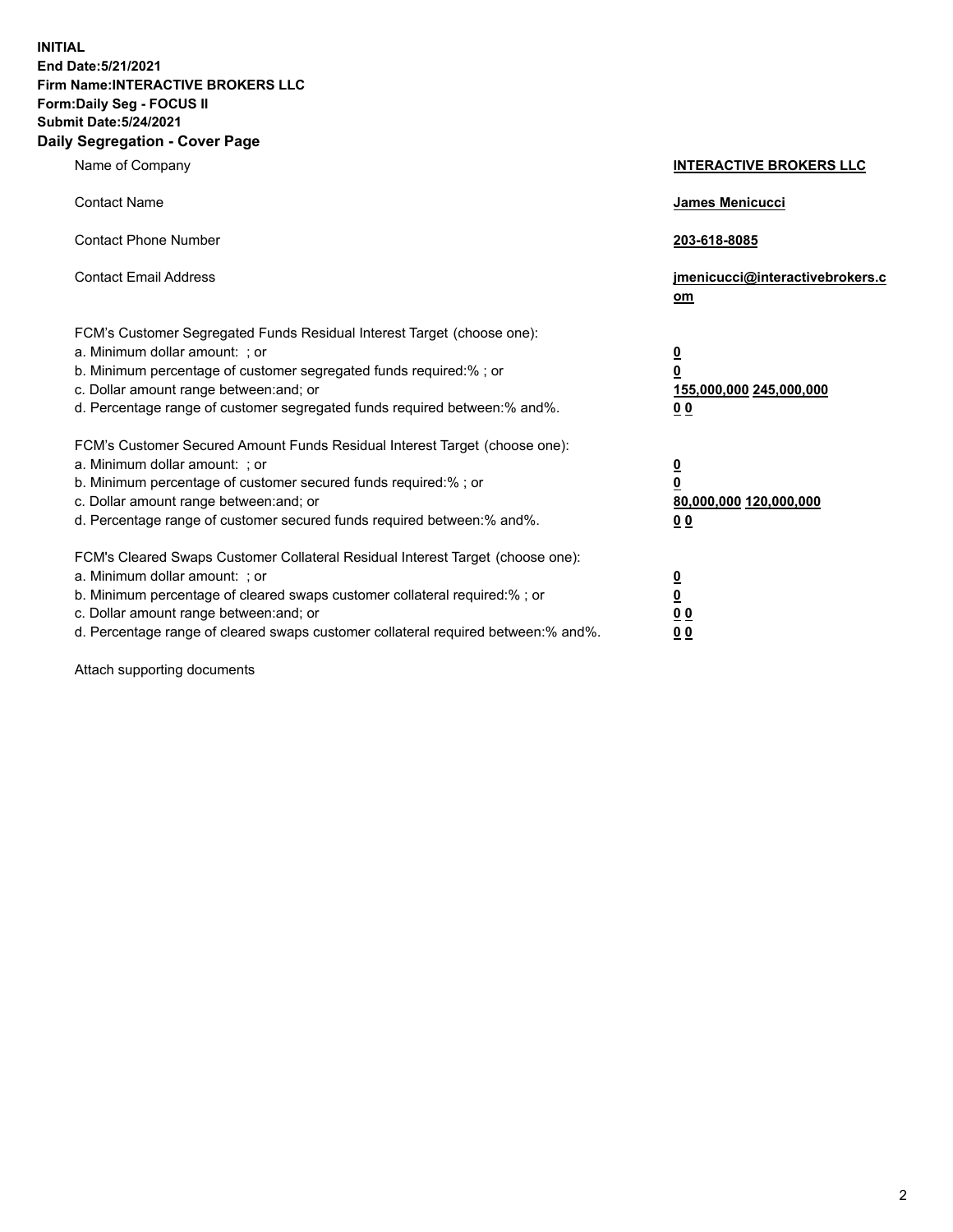## **INITIAL End Date:5/21/2021 Firm Name:INTERACTIVE BROKERS LLC Form:Daily Seg - FOCUS II Submit Date:5/24/2021 Daily Segregation - Secured Amounts**

|     | Daily Segregation - Secured Alliounts                                                                                                |                                          |
|-----|--------------------------------------------------------------------------------------------------------------------------------------|------------------------------------------|
|     | Foreign Futures and Foreign Options Secured Amounts                                                                                  |                                          |
|     | Amount required to be set aside pursuant to law, rule or regulation of a foreign                                                     | $0$ [7305]                               |
|     | government or a rule of a self-regulatory organization authorized thereunder                                                         |                                          |
| 1.  | Net ledger balance - Foreign Futures and Foreign Option Trading - All Customers                                                      |                                          |
|     | A. Cash                                                                                                                              | 499,290,593 [7315]                       |
|     | B. Securities (at market)                                                                                                            | $0$ [7317]                               |
| 2.  | Net unrealized profit (loss) in open futures contracts traded on a foreign board of trade                                            | 12,852,941 [7325]                        |
| 3.  | Exchange traded options                                                                                                              |                                          |
|     | a. Market value of open option contracts purchased on a foreign board of trade                                                       | 101,409 [7335]                           |
|     | b. Market value of open contracts granted (sold) on a foreign board of trade                                                         | -4,442 [7337]                            |
| 4.  | Net equity (deficit) (add lines 1. 2. and 3.)                                                                                        | 512,240,501 [7345]                       |
| 5.  | Account liquidating to a deficit and account with a debit balances - gross amount                                                    | 4,490 <sub>[7351]</sub>                  |
|     | Less: amount offset by customer owned securities                                                                                     | 0 [7352] 4,490 [7354]                    |
| 6.  | Amount required to be set aside as the secured amount - Net Liquidating Equity                                                       | 512,244,991 [7355]                       |
|     | Method (add lines 4 and 5)                                                                                                           |                                          |
| 7.  | Greater of amount required to be set aside pursuant to foreign jurisdiction (above) or line                                          | 512,244,991 [7360]                       |
|     | 6.                                                                                                                                   |                                          |
|     | FUNDS DEPOSITED IN SEPARATE REGULATION 30.7 ACCOUNTS                                                                                 |                                          |
| 1.  | Cash in banks                                                                                                                        |                                          |
|     | A. Banks located in the United States                                                                                                | 72,381,755 [7500]                        |
|     | B. Other banks qualified under Regulation 30.7                                                                                       | 0 [7520] 72,381,755 [7530]               |
| 2.  | Securities                                                                                                                           |                                          |
|     | A. In safekeeping with banks located in the United States                                                                            | 300,000,000 [7540]                       |
|     | B. In safekeeping with other banks qualified under Regulation 30.7                                                                   | 0 [7560] 300,000,000 [7570]              |
| 3.  | Equities with registered futures commission merchants                                                                                |                                          |
|     | A. Cash                                                                                                                              | $0$ [7580]                               |
|     | <b>B.</b> Securities                                                                                                                 | $0$ [7590]                               |
|     | C. Unrealized gain (loss) on open futures contracts                                                                                  | $0$ [7600]                               |
|     | D. Value of long option contracts                                                                                                    | $0$ [7610]                               |
|     | E. Value of short option contracts                                                                                                   | 0 [7615] 0 [7620]                        |
| 4.  | Amounts held by clearing organizations of foreign boards of trade                                                                    |                                          |
|     | A. Cash                                                                                                                              | $0$ [7640]                               |
|     | <b>B.</b> Securities                                                                                                                 | $0$ [7650]                               |
|     | C. Amount due to (from) clearing organization - daily variation                                                                      | $0$ [7660]                               |
|     | D. Value of long option contracts                                                                                                    | $0$ [7670]                               |
|     | E. Value of short option contracts                                                                                                   | 0 [7675] 0 [7680]                        |
| 5.  | Amounts held by members of foreign boards of trade                                                                                   |                                          |
|     | A. Cash                                                                                                                              | 254,043,750 [7700]                       |
|     | <b>B.</b> Securities                                                                                                                 | $0$ [7710]                               |
|     | C. Unrealized gain (loss) on open futures contracts                                                                                  | 6,786,847 [7720]                         |
|     | D. Value of long option contracts<br>E. Value of short option contracts                                                              | 101,409 [7730]                           |
| 6.  |                                                                                                                                      | -4,442 [7735] 260,927,564 [7740]         |
| 7.  | Amounts with other depositories designated by a foreign board of trade                                                               | 0 [7760]                                 |
| 8.  | Segregated funds on hand                                                                                                             | $0$ [7765]                               |
| 9.  | Total funds in separate section 30.7 accounts<br>Excess (deficiency) Set Aside for Secured Amount (subtract line 7 Secured Statement | 633,309,319 [7770]<br>121,064,328 [7380] |
|     | Page 1 from Line 8)                                                                                                                  |                                          |
| 10. | Management Target Amount for Excess funds in separate section 30.7 accounts                                                          | 80,000,000 [7780]                        |
| 11. | Excess (deficiency) funds in separate 30.7 accounts over (under) Management Target                                                   | 41,064,328 [7785]                        |
|     |                                                                                                                                      |                                          |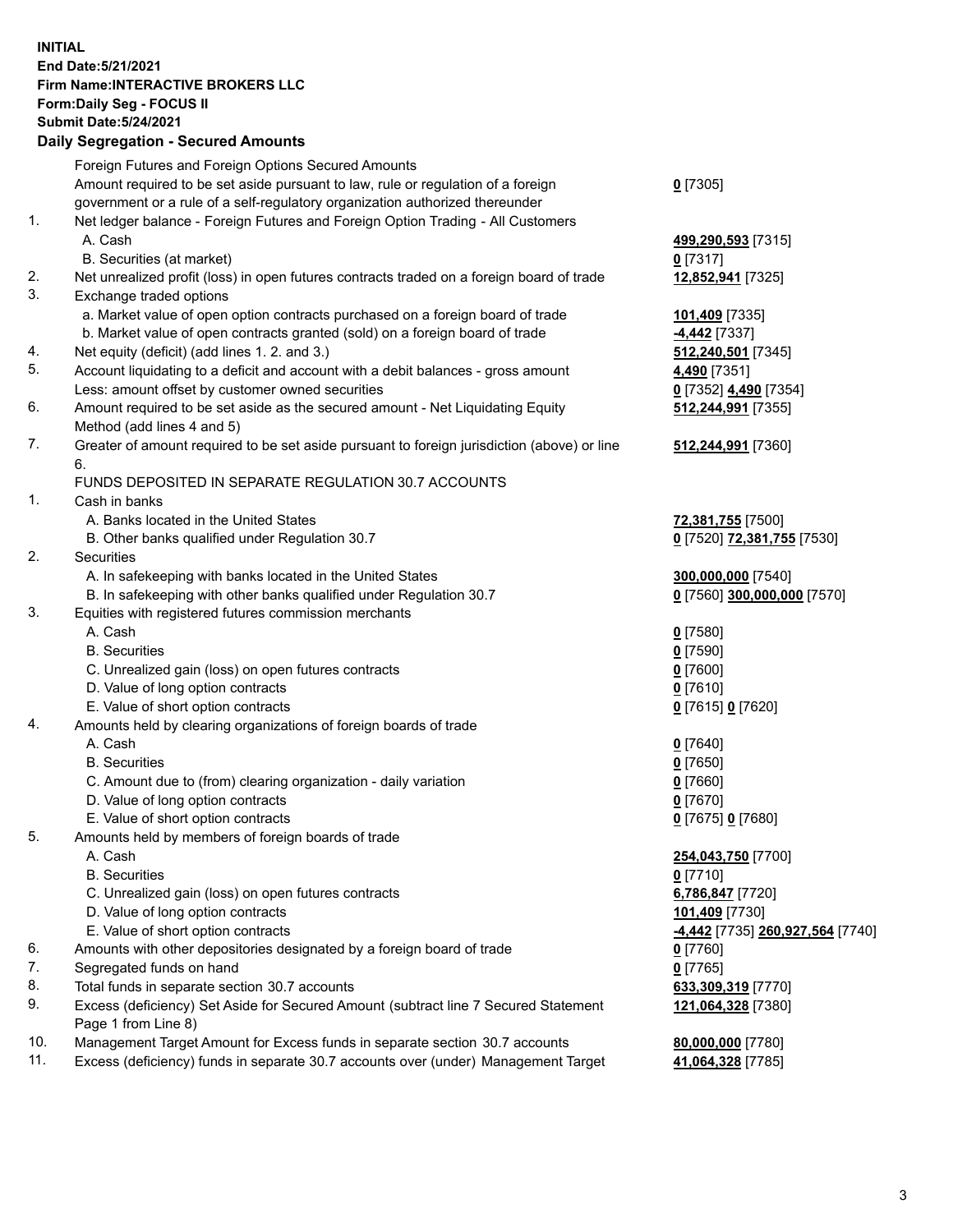**INITIAL End Date:5/21/2021 Firm Name:INTERACTIVE BROKERS LLC Form:Daily Seg - FOCUS II Submit Date:5/24/2021 Daily Segregation - Segregation Statement** SEGREGATION REQUIREMENTS(Section 4d(2) of the CEAct) 1. Net ledger balance A. Cash **6,872,728,907** [7010] B. Securities (at market) **0** [7020] 2. Net unrealized profit (loss) in open futures contracts traded on a contract market **207,648,660** [7030] 3. Exchange traded options A. Add market value of open option contracts purchased on a contract market **312,067,258** [7032] B. Deduct market value of open option contracts granted (sold) on a contract market **-254,202,518** [7033] 4. Net equity (deficit) (add lines 1, 2 and 3) **7,138,242,307** [7040] 5. Accounts liquidating to a deficit and accounts with debit balances - gross amount **1,269,787** [7045] Less: amount offset by customer securities **0** [7047] **1,269,787** [7050] 6. Amount required to be segregated (add lines 4 and 5) **7,139,512,094** [7060] FUNDS IN SEGREGATED ACCOUNTS 7. Deposited in segregated funds bank accounts A. Cash **1,683,970,599** [7070] B. Securities representing investments of customers' funds (at market) **3,156,006,000** [7080] C. Securities held for particular customers or option customers in lieu of cash (at market) **0** [7090] 8. Margins on deposit with derivatives clearing organizations of contract markets A. Cash **1,982,565,545** [7100] B. Securities representing investments of customers' funds (at market) **465,645,071** [7110] C. Securities held for particular customers or option customers in lieu of cash (at market) **0** [7120] 9. Net settlement from (to) derivatives clearing organizations of contract markets **-5,683,867** [7130] 10. Exchange traded options A. Value of open long option contracts **311,807,084** [7132] B. Value of open short option contracts **-254,076,723** [7133] 11. Net equities with other FCMs A. Net liquidating equity **0** [7140] B. Securities representing investments of customers' funds (at market) **0** [7160] C. Securities held for particular customers or option customers in lieu of cash (at market) **0** [7170] 12. Segregated funds on hand **0** [7150] 13. Total amount in segregation (add lines 7 through 12) **7,340,233,709** [7180] 14. Excess (deficiency) funds in segregation (subtract line 6 from line 13) **200,721,615** [7190] 15. Management Target Amount for Excess funds in segregation **155,000,000** [7194]

16. Excess (deficiency) funds in segregation over (under) Management Target Amount Excess

**45,721,615** [7198]